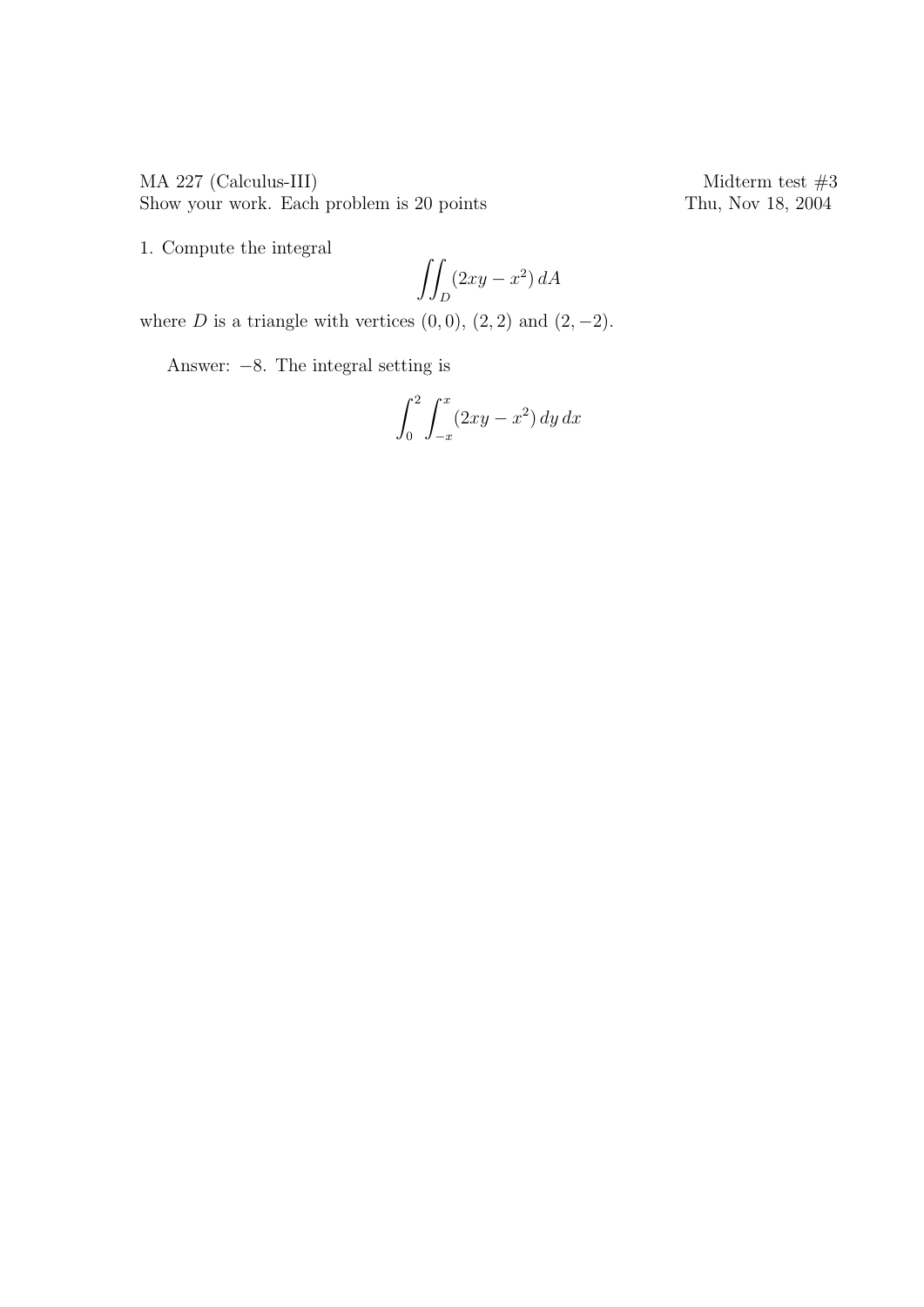## 2. Compute the integral

$$
\iiint_E z\,dV
$$

where the solid E is bounded by the coordinate planes and the plane  $x + y + z = 2$ .

Answer: 2/3. The integral setting is

$$
\int_0^2 \int_0^{2-x} \int_0^{2-x-y} z \, dz \, dy \, dx
$$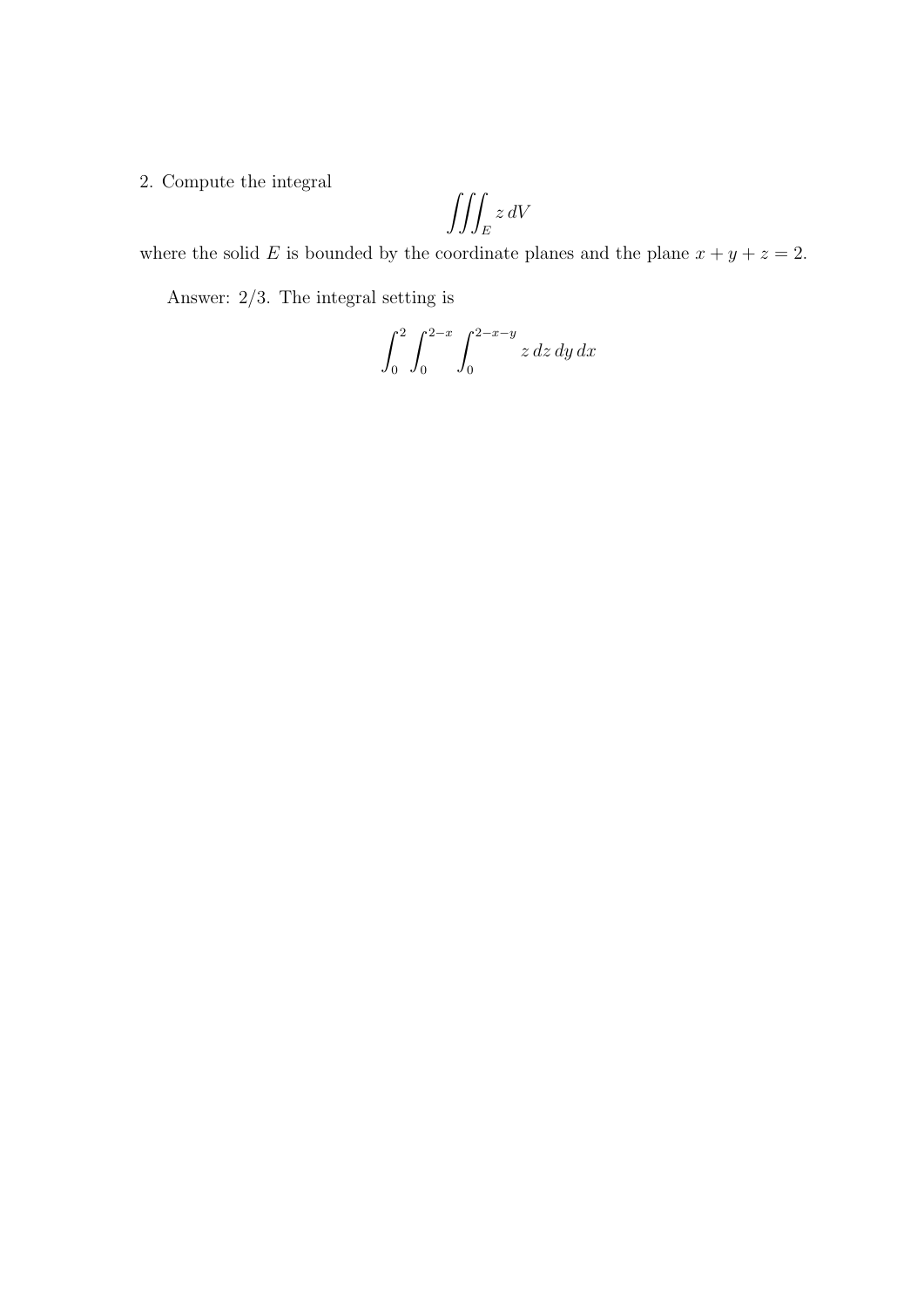## 3. Compute the integral

$$
\iiint_E z\sqrt{x^2 + y^2} \, dV
$$

where the solid E is inside the cylinder  $x^2 + y^2 = 9$  and between the planes  $z = 1$  and  $z=3$ .

Answer:  $72\pi$ . It is better to use cylindrical coordinates:

$$
\int_0^{2\pi} \int_0^3 \int_1^3 zr^2 dz dr d\theta
$$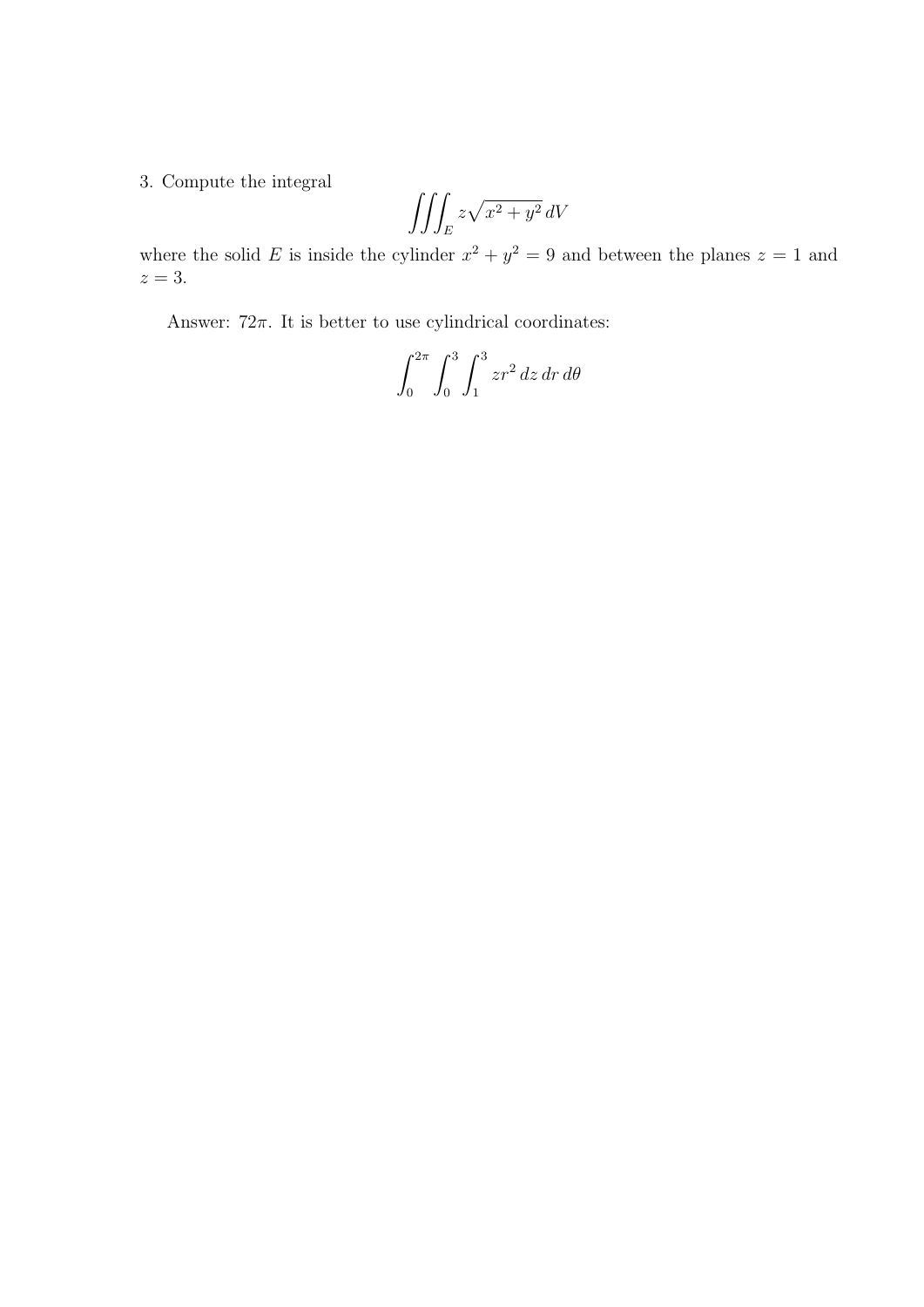## 4. Compute the integral

$$
\iiint_E \frac{dV}{\sqrt{x^2 + y^2}}
$$

where the solid E is bounded below by the cone  $x^2 + y^2 = 4z^2$  and above by the sphere  $x^2 + y^2 + z^2 = 36.$ 

Answer:  $36\pi \tan^{-1} 2$ . It is better to use spherical coordinates:

$$
\int_0^{2\pi} \int_0^{\tan^{-1}2} \int_0^6 \rho \, d\rho \, d\varphi \, d\theta
$$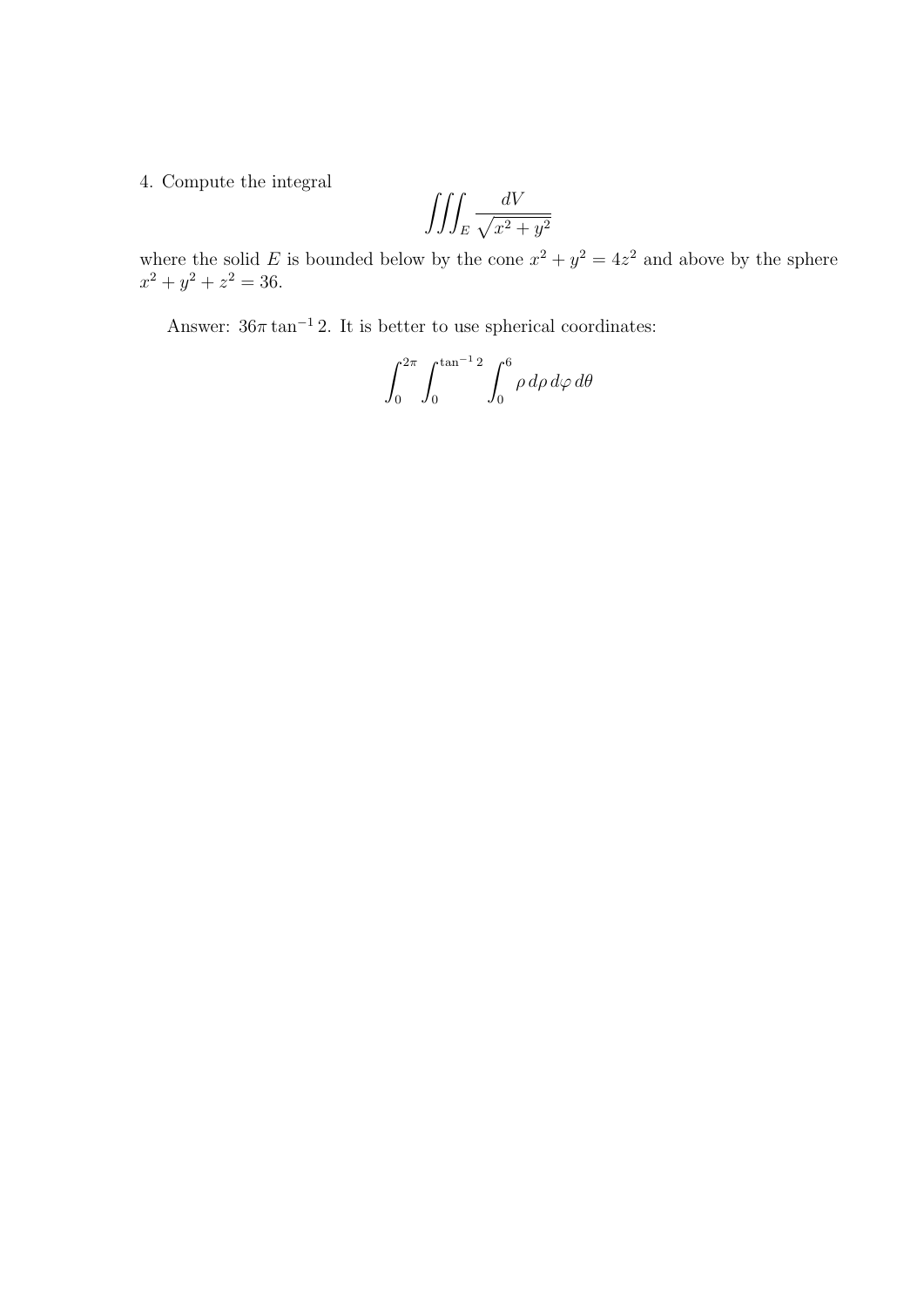5. Find the area of the surface with parametric equations

$$
\mathbf{r}(u, v) = (2u - v)\mathbf{i} - 2v\mathbf{j} + (u + v)\mathbf{k}, \qquad u^2 + v^2 \le 4.
$$

Answer:  $4\pi$ √ 29. The first step:  $|\mathbf{r}_u \times \mathbf{r}_v|$  = √ 29.